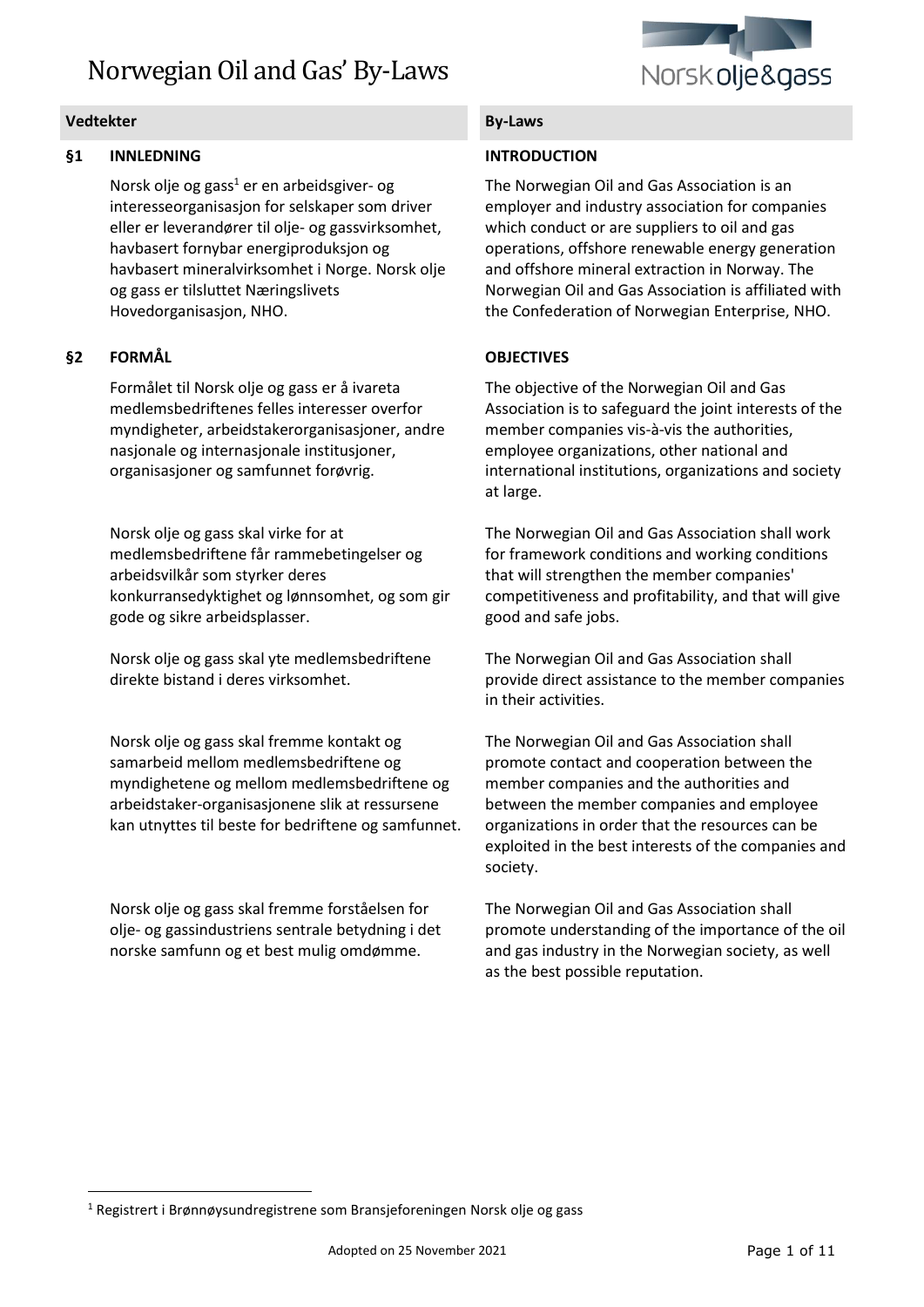

### **§3 MEDLEMSKAP**

Som medlemmer kan opptas oljeselskap og andre bedrifter som i eller fra Norge driver virksomhet, eller er leverandører til virksomhet, som driver i verdikjeden for olje og gassprodukter, havbasert fornybar energiproduksjon, havbasert mineralvirksomhet, samt annen energiproduksjon som skjer gjennom oljeselskapene med utgangspunkt i Norge.

Med oljeselskaper forstås i disse vedtekter rettighetshavere i utvinningstillatelser for petroleum. Bedrifter i de andre gruppene går under fellesbetegnelsen leverandørbedrifter.

Styret kan bestemme at andre bedrifter enn rettighetshavere til utvinningstillatelser opptas som oljeselskap dersom de overveiende driver virksomhet som er konsesjonsbelagt etter petroleumsloven.

Styret kan bestemme at også andre bedrifter som har en viktig del av sin virksomhet på den norske kontinentalsokkel, kan opptas som medlemmer.

Hvis en medlemsbedrift driver oljerelatert virksomhet som ikke er omfattet av medlemskapet, kan styret på samme måte bestemme at også slik virksomhet kan inkluderes i medlemskapet.

### **§4 FORHOLDET TIL NÆRINGSLIVETS HOVEDORGANISASJON (NHO)**

Norsk olje og gass er tilsluttet NHO.

Medlemsbedriftene er forpliktet til å overholde de lover som til enhver tid gjelder for NHO og Norsk olje og gass samt de beslutninger som treffes i medhold av lovene, med mindre annet er særskilt avtalt.

Medlemsbedrifter med tariffavtale er pliktig å følge de beslutninger angående forholdet mellom arbeidsgivere og arbeidstakere som treffes av foreningens besluttende organer.

### **MEMBERSHIP**

Members may be oil companies and other enterprises conducting activities in or from Norway, or are suppliers to such activities, which operate in the value chain for oil and gas products, offshore renewable energy generation, offshore mineral extraction, as well as other energy production which occurs between the oil companies with a basis in Norway.

For the purposes of these By-Laws, oil companies shall refer to licensees in production licenses for petroleum. Companies in the other groups sort under the generic term "supplier firms".

The Board may decide that other companies than licensees in production licenses can become members as oil companies if their predominant operations are subject to licensing under the (Norwegian) Petroleum Act.

The Board may also decide that other companies having an important part of their activity on the Norwegian Continental Shelf can be admitted as members.

If a member company carries out oil-related activity that is not covered by the membership, the Board may likewise decide that such activity may also be included in the membership.

# **RELATIONSHIP WITH THE NHO**

The Norwegian Oil and Gas Association is affiliated with the NHO.

The member companies are bound to adhere to the by-laws that apply at any given time to NHO and the Norwegian Oil and Gas Association and also to the decisions that are made under the by-laws, unless otherwise specifically agreed on.

Member companies with collective wage agreements are bound to follow the decisions that are made by the Association's governing bodies concerning the relationship between employers and employees.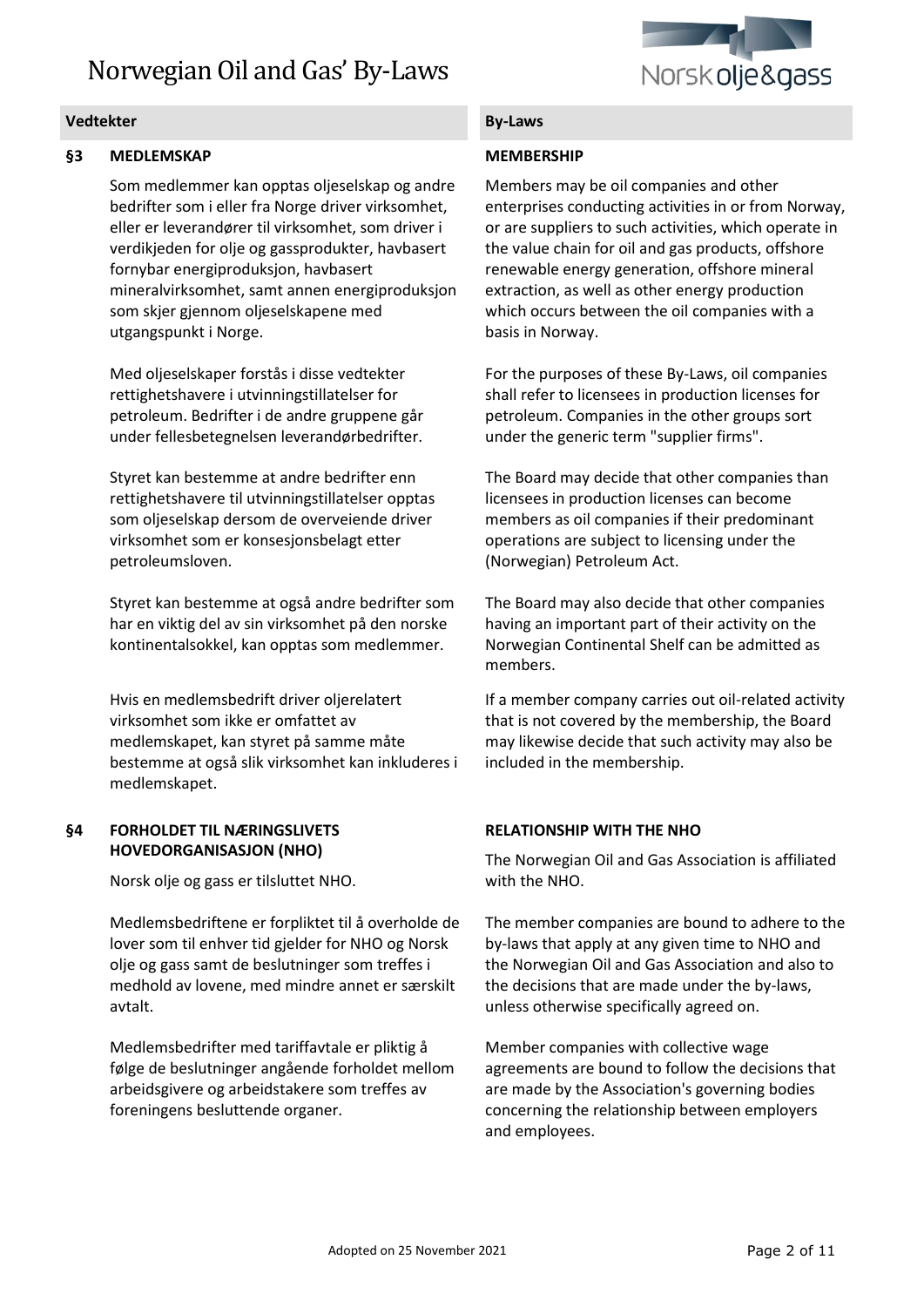

### **Vedtekter By-Laws**

### **§5 GENERALFORSAMLINGEN**

Foreningens høyeste organ er generalforsamlingen.

Generalforsamlingen innkalles med minst 14 dagers varsel.

Hvert medlem har en stemme. Each member has one vote.

Generalforsamlingen er vedtaksfør når minst halvparten av alle medlemmer i hver bransje er tilstede eller har gitt fullmakt.

Vedtak treffes med alminnelig flertall i hver bransje med mindre vedtektene bestemmer noe annet.

Ordinær generalforsamling holdes innen utgangen av november måned for behandling av:

1. Regnskapsstatus inneværende år og prognose for resten av året.

2. Neste års budsjetter og virksomhetsplaner og fastsettelse av medlemmenes finansielle bidrag (medlemskontingent).

3. Valg av styre, valgkomité og revisor 4 Andre saker som styret eller 1/10 av medlemmene innen fristen for innkallelse krever at generalforsamlingen behandler.

### **§6 STYRE**

Styret består av 9 medlemmer valgt av generalforsamlingen. Styremedlemmer velges med alminnelig flertall. Hver bransje velger kun medlemmer fra sin bransje.

Fem medlemmer velges fra bransjen for ressursutvinning. Fire medlemmer velges fra bransjen for leverandører og distributører. Leder av styret velges av generalforsamlingen blant de valgte styremedlemmer.

Det kan foretas skriftlig valg av medlemmer som fratrer vervet i perioden mellom generalforsamlingene. Første og annet ledd gjelder tilsvarende for slike valg. Styrets leder skal alltid velges på møte i generalforsamlingen.

### **GENERAL MEETING**

The Association's highest governing body is the General Meeting.

The General Meeting will be called with at least 14 days' notice.

The General Meeting forms a quorum when at least half of all the members in each branch are present or have provided a proxy.

Decisions are made by ordinary majority in each branch unless otherwise determined by these By-Laws.

The ordinary General Meeting is held by the end of November for consideration of:

- 1. Financial status and prognoses for the remainder of the year.
- 2. Budgets and activity plans for the coming year and stipulation of the members' financial contribution (membership fees).
- 3. Election of Board, Election Committee and auditor
- 4. Other items that the Board or one-tenth of the members have requested that the General Meeting consider by the deadline for the notice of the meeting.

### **BOARD**

The Board consists of nine members elected by the General Meeting. Board members are elected by general majority. Each branch only elects members from its branch.

Five members are elected from the branch for resource extraction. Four members are elected from the branch for suppliers and distributors. The Chair of the Board is elected by the General Meeting from among the elected board members.

Written ballot elections may be held for members that resign their office in the period between General Meetings. The first and second subsection will also apply for such elections. The Chair of the Board shall always be elected at the General Meeting.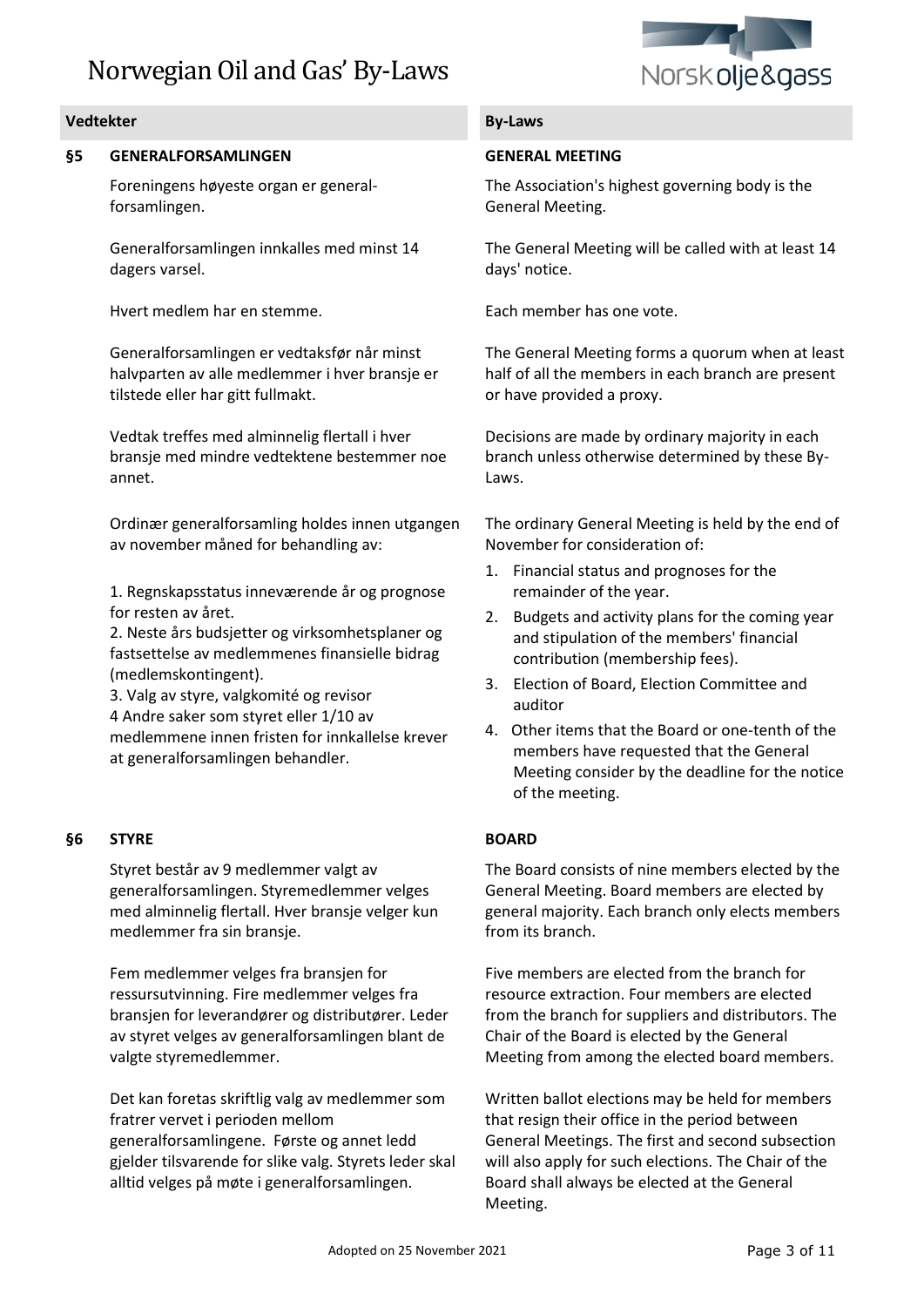

### **Vedtekter By-Laws**

Styrets medlemmer velges for to år av gangen. Lederen velges for 1 år. Gjennomføring av valg skal ta hensyn til behov for både utskifting og kontinuitet.

I styret har hvert medlem en stemme. Alle beslutninger treffes av styret i fellesskap. Styret er beslutningsdyktig når minst 6 medlemmer er tilstede.

Beslutninger treffes med alminnelig stemmeflertall. I tilfelle av stemmelikhet, har lederen dobbeltstemme.

Styret skal behandle og avgjøre følgende saker:

- a. Norsk olje og gass sitt regnskap for foregående kalenderår.
- b. Valg av Norsk olje og gass sine representanter med vararepresentanter til NHOs Generalforsamling og Representantskap, og Norsk olje og gass sin kandidat til NHOs Styre.
- c. Alle saker innen foreningens virkeområde som ikke er særskilt tillagt andre organer og som styret ikke har delegert til administrerende direktør.
- d. Ansettelse av administrerende direktør.
- e. Enhver annen sak som er blitt forelagt det av ett av de to Topplederfora eller administrerende direktør.
- f. Oppnevnelse og nedleggelse av Norsk olje og gass sine utvalg.

Styret skal utarbeide forslag til budsjetter som skal vedtas av hver bransje på generalforsamlingen, herunder forslag om medlemskontingent. Styret utarbeider tilsvarende forslag til endringer av vedtekter.

Styrets leder skal påse at de to Topplederforas syn innhentes i saker av stor eller prinsipiell betydning, herunder forslag til budsjett og medlemskontingent eller forslag til endringer av vedtekter, før styret sluttbehandler saken. Når begge Topplederfora krever det, skal styrets vedtak være i samsvar med de to Topplederforas syn. Har Topplederfora avvikende syn, skal styret i

The members of the Board shall be elected for a term of two years. The Chair shall be elected for one year. Elections shall take account of the need for both renewal and continuity.

Each member of the Board has one vote. All decisions are made jointly by the Board. The Board has a quorum when at least six members are present.

Decisions are made by ordinary majority. In case of a tie, the Chair has a double vote.

The Board shall consider and decide on the following matters:

- a) The Norwegian Oil and Gas Association's financial statement for the preceding calendar year.
- b) Election of the Norwegian Oil and Gas Association's representatives and deputies to NHO's General Meeting and Executive Council, as well as the Association's candidate to the NHO Board.
- c) All matters within the Association's area of activity not specifically assigned to other bodies, and which the Board has not delegated to the Director General.
- d) Employment of Director General.
- e) Any other matter referred to it by one of the two Top Managers' Fora or the Director General.
- f) Appointment and termination of the Norwegian Oil and Gas Association's committees.

The Board shall prepare recommended budgets to be adopted by each branch at the General Meeting, including a recommendation regarding membership fees. The Board shall prepare a corresponding recommendation for amendments to the By-Laws.

The Chair of the Board shall make sure that the views of the two Top Managers' Fora are solicited in matters of great or principal importance, including proposals for budgets and membership fees or proposals for amendments to the By-Laws, before the Board closes its consideration of the matter. When demanded by both Top Managers' Fora, the resolutions of the Board shall be in conformance with the views of the Top Managers'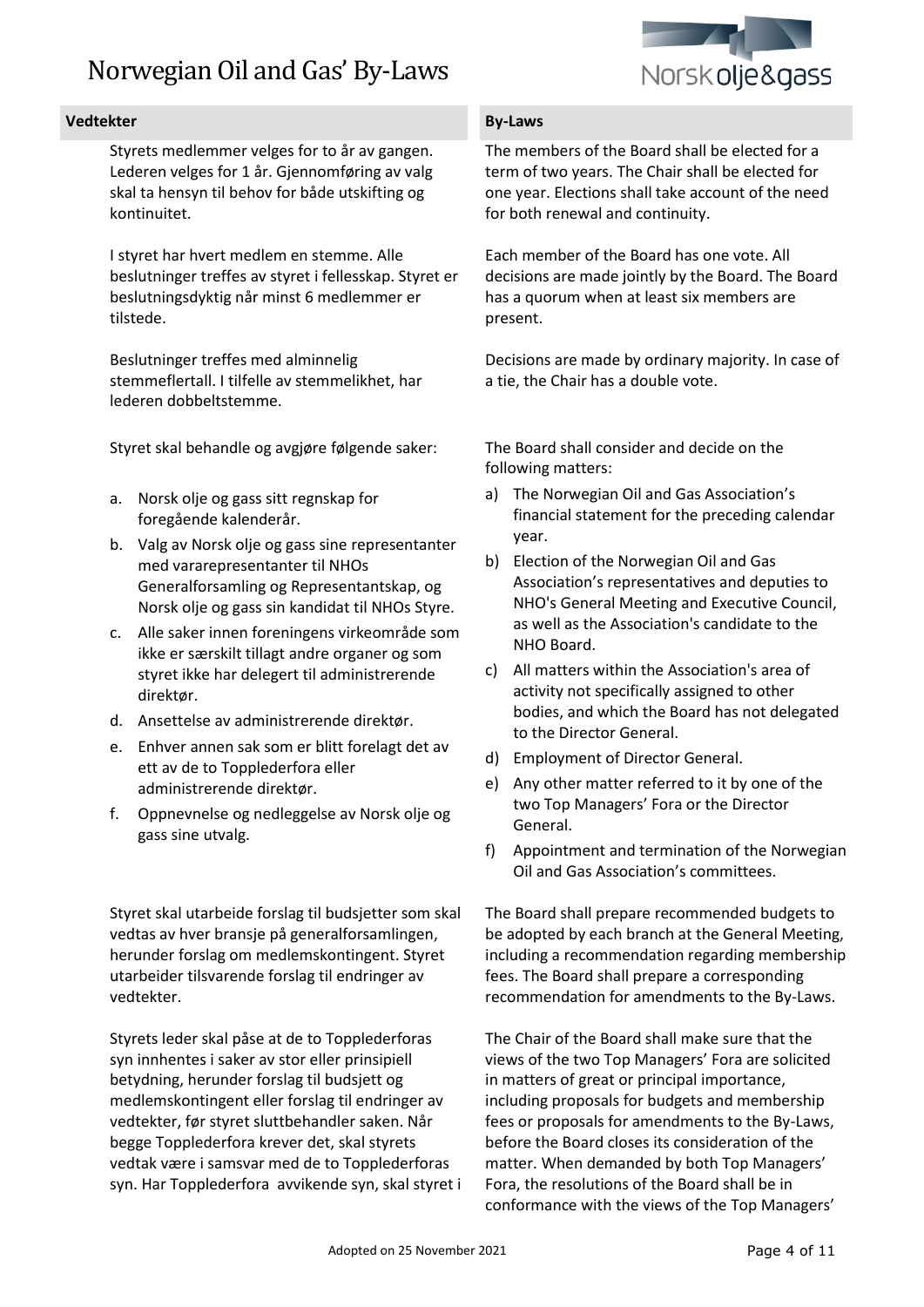

samråd med lederne i de to Topplederfora finne løsninger som begge Topplederfora kan godta.

Agenda for styrets møter skal sendes Topplederforas medlemmer minst 7 dager før styremøter. Referat fra styremøtene sendes Topplederforas medlemmer til informasjon så snart som mulig og ikke senere enn 3 uker etter avholdt styremøte.

# **§7 TOPPLEDERFORA**

Foreningen er organisert som to bransjer, en for bedrifter som driver ressursutvinning og en for leverandører og distributører som omfatter all annen virksomhet. Bransjene har hvert med sitt Topplederforum.

Topplederfora møtes minst 2 ganger i året, men kan selv velge å kalle inn til ekstraordinære møter ved behov.

Hver medlemsbedrift har rett til å utpeke en fast representant, med en vararepresentant, i det aktuelle Topplederforum. Representanten skal være medlemsbedriftens daglige leder eller en person i bedriftens toppledelse direkte utpekt av daglig leder. Hver medlemsbedrift har en stemme.

Topplederforum for de to bransjene velger selv sin leder blant medlemmene som er valgt til styret.

Topplederforas syn skal innhentes av styret i saker av stor eller prinsipiell betydning, jfr. §6. I saker som krever umiddelbar behandling kan styret sende forslag til skriftlig høring blant Topplederforums medlemmer innen en gitt frist.

Topplederfora har rett til å fremme saker for styret på eget initiativ. Topplederfora har ikke instruksjonsmyndighet overfor administrerende direktør.

Fora. If the Top Managers' Fora have deviating views, the Board, in consultation with the chairs of the two Top Managers' Fora, shall find solutions that both Top Managers' Fora can accept.

The agenda for the Board's meetings shall be sent to the members of the Top Managers' Fora at least seven days before Board meetings. Minutes of Board meetings shall be sent to the members of the Top Managers' Fora for their information as soon as possible and no later than three weeks after the Board meeting was held.

# **TOP MANAGERS' FORA**

The Association is organized as two branches, one for companies which conduct resource extraction and one for suppliers and distributors, which covers all other activities. Each branch has its own Top Managers' Forum.

The Top Managers' Fora will meet at least two times per year, however, they are empowered to call for extraordinary meetings as needed.

Each of the member companies has the right to appoint one regular representative, with a deputy representative, in the relevant Top Managers' Forum. The representative must be the general manager of the member company or a member of the company's senior management directly appointed by the general manager. Each member company has one vote.

The Top Managers' Forum for the two branches elect their chairs from among the members that are elected to the Board.

The opinions of the Top Managers' Fora shall be solicited by the Board in matters of substantial or fundamental importance, ref Article 6. In matters that require immediate action, the Board can submit a proposal for written consultation to the members of the Top Managers' Forum, for response within a specified deadline.

The Top Managers' Fora have the right to bring matters before the Board on their own initiative. The Top Managers' Fora cannot instruct the Director General.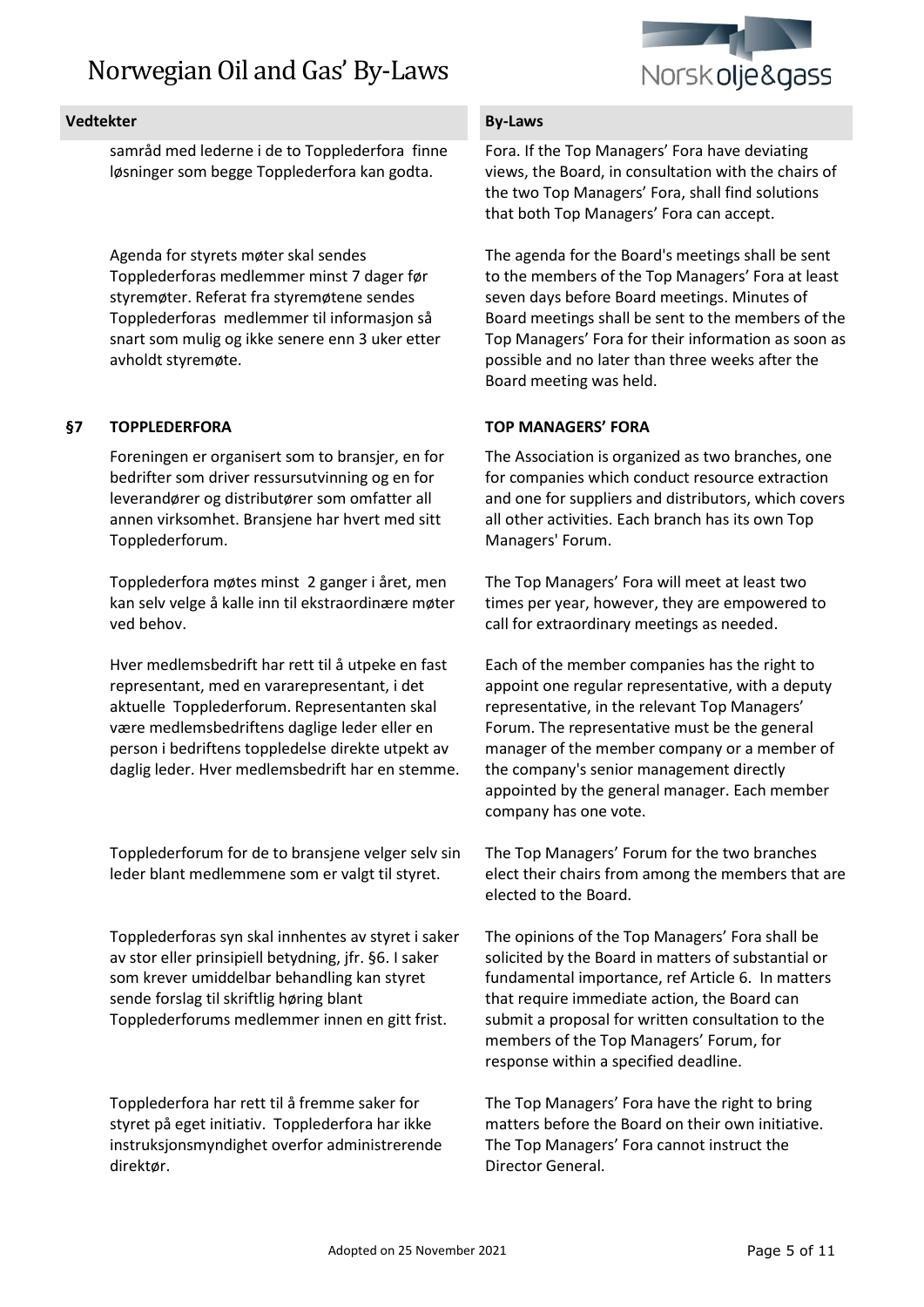

### **Vedtekter By-Laws**

Topplederfora er vedtaksføre når minst ½ av medlemmene er til stede eller har gitt fullmakt. Topplederfora beslutter for øvrig selv sin arbeidsform.

Topplederforas vedtak eller råd til styret gis skriftlig. Innstillingene vedtas med vanlig flertall blant de møtende medlemmer.

### **§8 ADMINISTRERENDE DIREKTØR**

Administrerende direktør har ansvar for den daglige ledelse av Norsk olje og gass sin virksomhet og rapporterer til styret.

Styret fastsetter, i samråd med administrerende direktør, skriftlig instruks med angivelse av administrasjonens fullmakter og plikter i forhold til styret, Topplederfora og Norsk olje og gass sin virksomhet utad.

Administrerende direktør og medlemmer fra ledergruppen deltar i Topplederforas og i styrets møter med tale- og forslagsrett.

# **§9 FASTE UTVALG**

Styret oppretter og nedlegger faste utvalg. Begge Topplederfora skal informeres om slike beslutninger.

Styret fastsetter mandat for utvalgene i samsvar med formålet for opprettelsen. Utvalgenes arbeid skal være forankret i foreningens strategi og hovedoppgaver og være mål- og resultatorientert. Utvalgene rapporterer til administrerende direktør. De faste utvalgene kan opprette faglige nettverk og ad hoc arbeidsgrupper etter behov og innenfor rammen av godkjente mandater og budsjetter.

The Top Managers' Fora form a quorum when at least 1/2 of the members are present or have provided a proxy. The Top Managers' Fora determine their work form themselves.

The Top Managers' Fora's resolutions or advice to the Board is to be in writing. The recommendations are adopted by a regular majority vote among the members present.

### **DIRECTOR GENERAL**

The Director General is responsible for the daily management of the Norwegian Oil and Gas Association's activities and reports to the Board.

The Board, in cooperation with the Director General, prepares written instructions detailing the authority and obligations of the administration visà-vis the Board, the Top Managers' Fora and the Norwegian Oil and Gas Association's external activities.

The Director General and members from the management group participate in the meetings of the Top Managers' Fora and the Board and have the right to speak and to propose motions.

# **PERMANENT COMMITTEES**

The Board establishes and disbands permanent committees. Both Top Managers' Fora shall be informed concerning any such decisions .

The Board establishes the mandate for the committees in accordance with the purpose for establishing them. The work of the committees shall be based on the Association's strategy and main tasks and focus on objectives and results. The committees report to the Director General. The permanent committees may establish technical networks and ad hoc working groups as required and within the framework of approved mandates and budgets.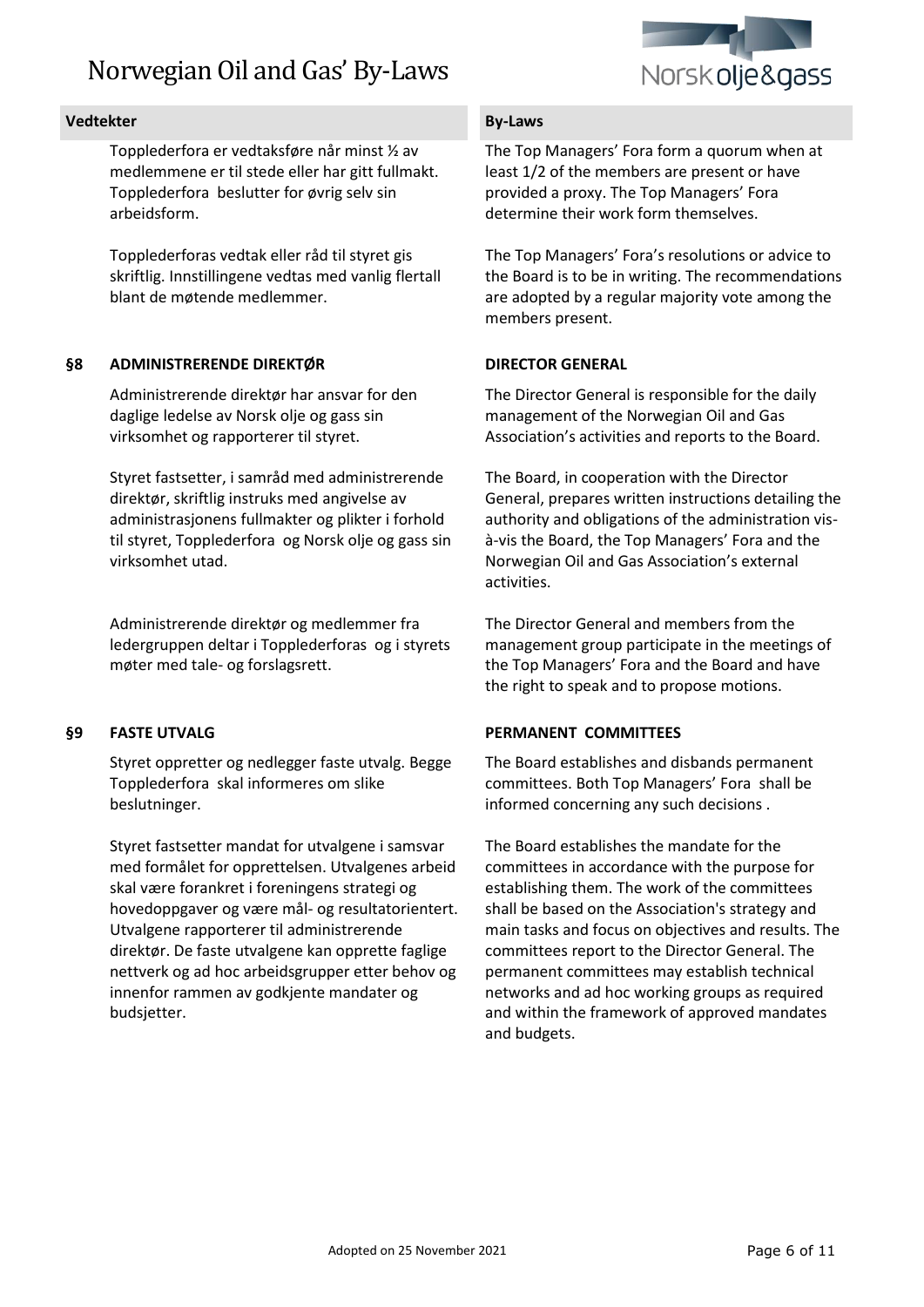

### **§10 FORHANDLINGSUTVALG**

Norsk olje og gass har ett forhandlingsutvalg for hver av de tariffavtaleområdene som Norsk olje og gass er part i.

Forhandlingsutvalgene er sammensatt av 1 representant fra hvert av selskapene som er part i den relevante tariffavtalen, med unntak av forhandlingsutvalget for oljeserviceavtalen, som består av et representativt antall medlemmer fra selskapene som er part i avtalen.

Medlemmene i forhandlingsutvalget for oljeserviceavtalen velges blant bedriftene som er part i oljeserviceavtalen og utpekes av Norsk olj og gass sin administrasjon.

Styret vedtar mandat og utpeker forhandlingsleder for hvert av forhandlingsutvalgene i forbindelse med det enkelte tariffoppgjør.

Forhandlingsutvalgene forestår forhandlinger og megling, og har avgjørelsesmyndighet i henhold til vedtektenes § 11 siste ledd.

# **§11 ARBEIDSKONFLIKTER**

Ved tvist om lønns- eller arbeidsvilkår i en eller flere av Norsk olje og gass sine medlemsbedrifter kan foreningen beslutte at det skal varsles lockout i andre eller samtlige av Norsk olje og gass sine øvrige tariffbundne medlemsbedrifter.

Lockout i de tariffbundne operatørbedrifter krever enstemmig vedtak blant disse. Lockout i de tariffbundne oljeboringsbedrifter krever enstemmig vedtak blant disse. Lockout i de tariffbundne forpleiningsbedrifter krever enstemmig vedtak blant disse. Lockout innen forsyningsbasene krever alminnelig flertall blant disse. Lockout innen oljeservicebedriftene krever alminnelig flertall blant disse.

### **NEGOTIATION COMMITTEES**

The Norwegian Oil and Gas Association has one Negotiation Committee for each of the collective wage agreements to which it is a party.

The Negotiation Committees consist of one representative from each of the companies that are parties to the collective wage agreements concerned, apart from the Negotiation Committee for the oil service agreement, which consists of a representative number of members from the companies that are parties to the agreement.

The members of the Negotiation Committee for the oil service agreement are selected from among the companies that are parties to the oil service agreement and are appointed by the Administration of the Norwegian Oil and Gas Association.

The Board determines the mandate and appoints a Negotiations Manager for each of the Negotiation Committees in connection with the respective wage settlements.

The Negotiation Committees attend to negotiations and mediations, and have the final power of decision as set forth in Article 11, last paragraph of these By-Laws.

### **LABOUR DISPUTES**

In case of disputes concerning wages or working conditions in one or more of the Norwegian Oil and Gas Association's member companies, the Association can decide that notice of intention to declare lockout shall be given in some other or all of the Norwegian Oil and Gas Association's other member companies bound by the wage agreement.

Lockout in the operating companies bound by the wage agreement shall require a unanimous decision by said companies. Lockout in the drilling companies bound by the wage agreement shall require a unanimous decision by said companies. Lockout in the catering companies bound by the wage agreement shall require a unanimous decision by said companies. Lockout in the supply bases shall require a straight majority decision by said companies. Lockout in the oil service companies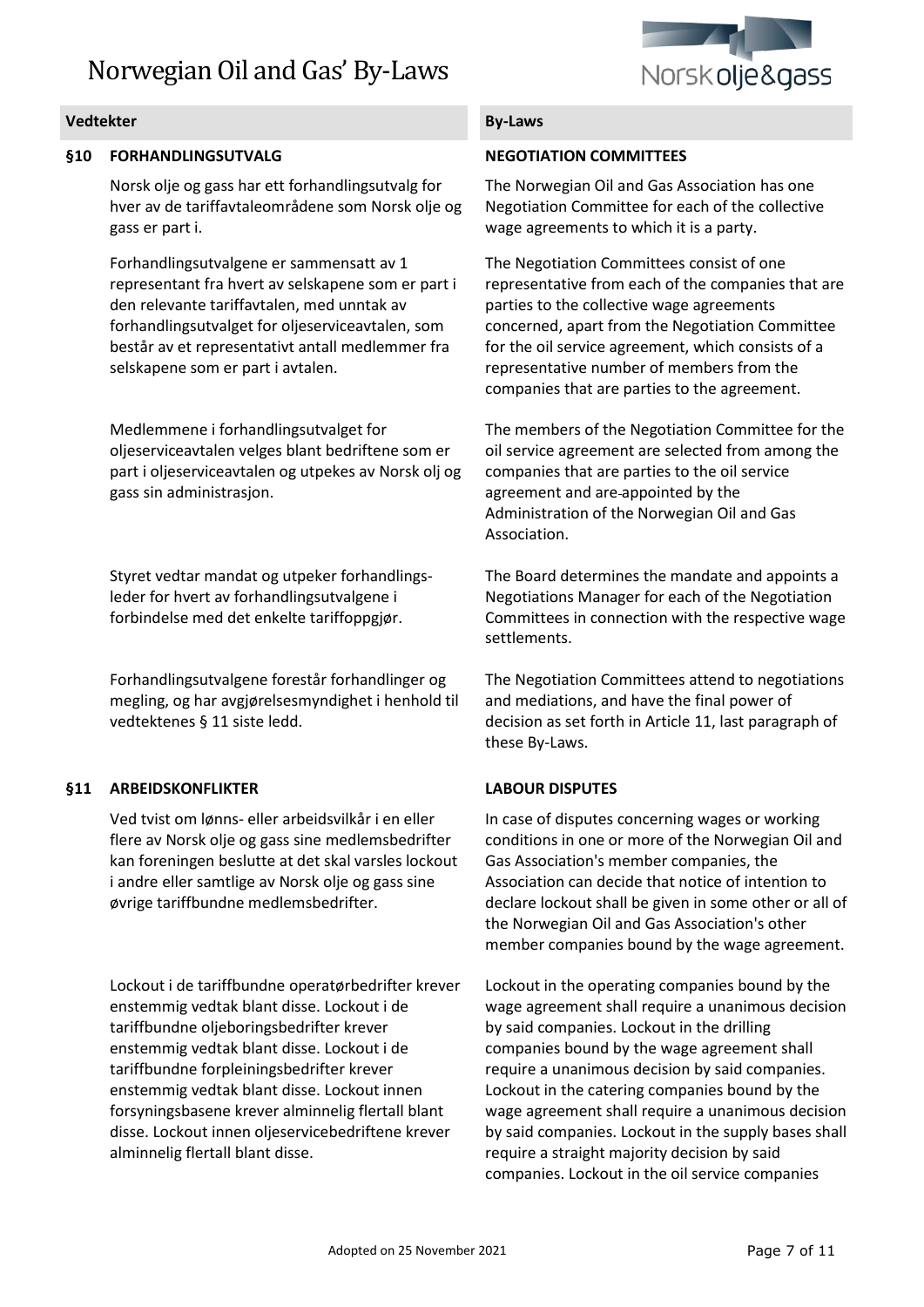

Forhandlingsutvalgene har avgjørelsesmyndighet i disse spørsmål innenfor fullmakter og retningslinjer gitt av styret. Styret skal underrettes snarest, om mulig før en avgjørelse er tatt.

# **§12 VALGKOMITE**

Generalforsamlingen velger en valgkomité bestående av minimum 5 medlemmer etter Topplederforas innstilling. 3 av disse skal komme fra Topplederforum for ressursutvinning og 2 fra Topplederforum for leverandører og distributører. Innstillingen skal også omfatte leder av Valgkomiteen. Valgperioden er 1 år. Valgkomiteen skal overfor bransjene fremme forslag om valg av medlemmer til styret, herunder valg av styreleder.

Dersom et styremedlem bytter arbeidsgiver i løpet av valgperioden, skal valgkomiteen gjøre en evaluering av om vedkommende kan fortsette som styremedlem til neste generalforsamling, eller om vedkommende skal tre til side.

Det kan foretas skriftlig valg av medlemmer som fratrer vervet i perioden mellom generalforsamlingene. Hver bransje velger medlemmer fra sin bransje.

shall require a straight majority decision by said companies.

The Negotiation Committees have the final power of decision in these matters within the authorization and guidelines issued by the Board. The Board shall be informed at the earliest opportunity, if possible before a decision is made.

### **ELECTION COMMITTEE**

The General Meeting elects an Election Committee consisting of at least five members recommended by the Top Managers' Fora. Three of them shall come from the Top Managers' Forum for resource extraction and two from the Top Managers' Forum for suppliers and distributors. The recommendation shall also include the chair of the Election Committee. They shall serve for one year. The Election Committee shall nominate members of the Board for election to the branches, including the Chair of the Board.

Should a board member change their employer during their time in office, the Election Committee will evaluate whether the person concerned can continue to serve on the Board until the next general meeting, or should step down.

Written elections can be held for members that resign their office during the period between the General Meetings. Each branch elects members from its own branch.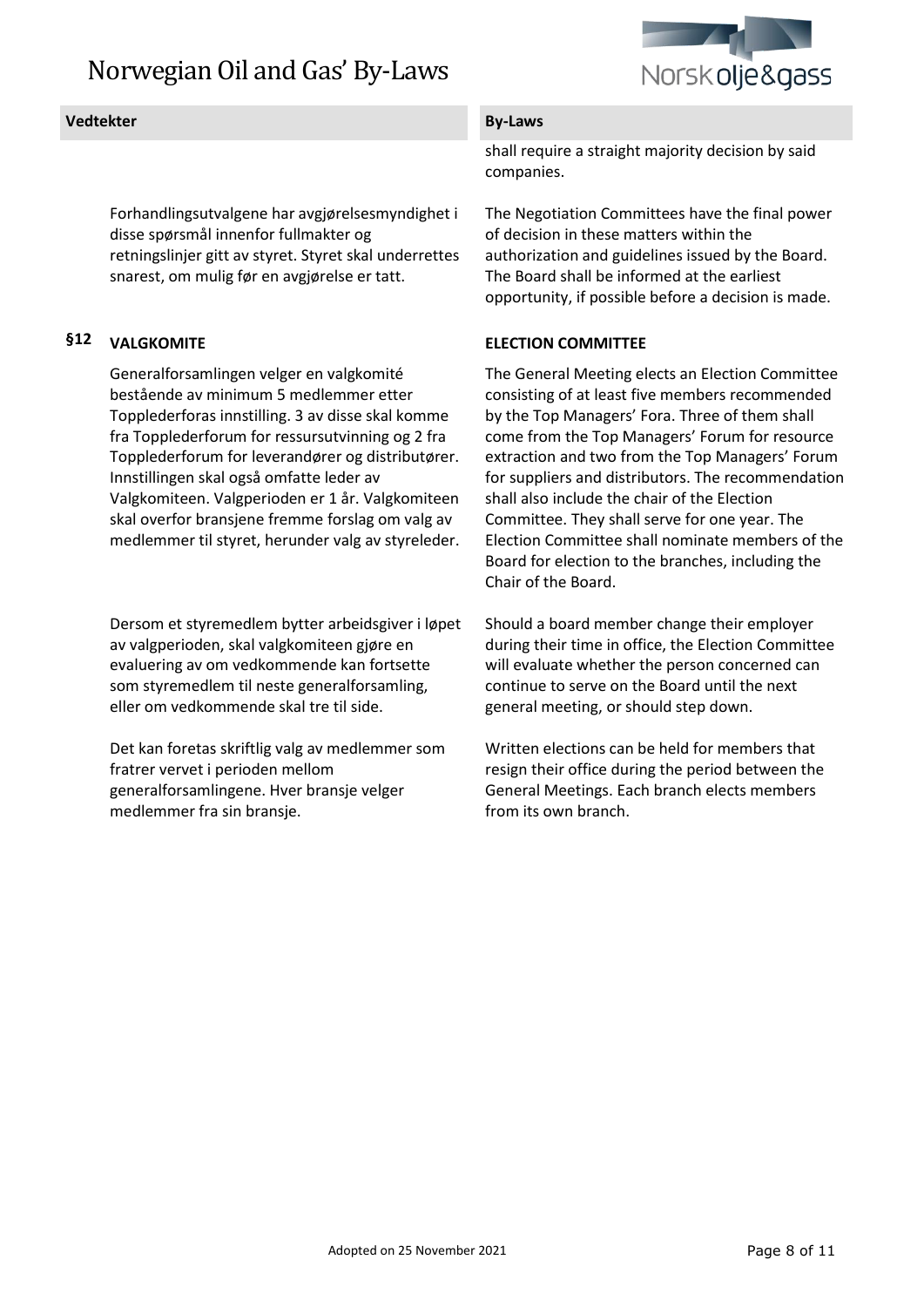

### **§13 FINANSIERING AV FORENINGENS VIRKSOMHET**

Bransjene godkjenner budsjetter og virksomhetsplan årlig på generalforsamlingen. Norsk olje og gass sin virksomhet dekkes i henhold til følgende system:

### **1 Foreningsvirksomhet**

Foreningsvirksomhet, det vil si alle aktiviteter som er ment å ivareta medlemmenes felles interesser overfor myndigheter, arbeidstakerorganisasjoner og samfunn, finansieres gjennom medlemskontingent med utbetalt arbeidslønn som grunnlag for fordeling som beskrevet i veiledning vedtatt og løpende revidert av styret i Norsk olje og gass i henhold til gjeldende instruks.

### **2 Fellesaktiviteter innenfor ordinær virksomhet**

Som fellesaktiviteter innenfor ordinær virksomhet anses felles prosjekter og tjenester for medlemsbedriftene.

Faktiske utgifter fordeles mellom deltakende medlemsbedrifter ut fra den aktivitet som utføres og fordelingsnøkkel nærmere beskrevet i veiledningen.

Avdeling i Norsk olje og gass ansvarlig for prosjektgjennomføringen, vil gjennom eget budsjett beskrive ressurs- og kostnadsrammer, og innhente nødvendige midler som fellesaktiviteter under nærmere fastsatt finansieringsmodell beskrevet i veiledningen.

### **3 Samarbeidsarena utenfor ordinær virksomhet**

Norsk olje og gass kan ved behov være arena for samarbeid for medlemmene. Formålet ved denne type samarbeid er å legge til rette for, og styrke, utnyttelse av interne og eksterne ressurser.

Ved denne type samarbeid, opprettes egne prosjektenheter og aktiviteten vil ha egen ledelse og egne finansieringsmodeller nærmere beskrevet i veiledningen.

### **FINANCING THE ASSOCIATION'S ACTIVITIES**

The branch units approve budgets and activity plans annually at the General Meeting. The activities of the Norwegian Oil and Gas Association are financed based on the following system:

### **1 Association activities**

Association activities – in other words, all activities intended to take care of the common interests of the members in relation to government, unions and society – are financed through membership dues, with wages paid as the basis for the division as described in the guidelines adopted and continuously updated by the board of Norwegian Oil and Gas in accordance with the applicable instruction.

### **2 Joint activities which fall within ordinary activities**

Joint activities falling within ordinary activities are defined as joint projects and services for the member companies.

Actual outgoings are divided between participating member companies on the basis of the activity conducted and the formula described in more detail in the guidelines.

The Norwegian Oil and Gas department responsible for executing the project will describe resource and cost parameters through its own budget and obtain necessary funds as joint activities in accordance with the funding model described in more detail in the guidelines

### **3 Collaborative arena outside ordinary activities**

As and when required, Norwegian Oil and Gas can serve as an arena for collaboration between the members. The purpose of this type of collaboration is to make provision for and strengthen the utilisation of internal and external resources.

With this type of collaboration, dedicated project units will be established and the activity will have its own management and funding model described in more detail in the guidelines.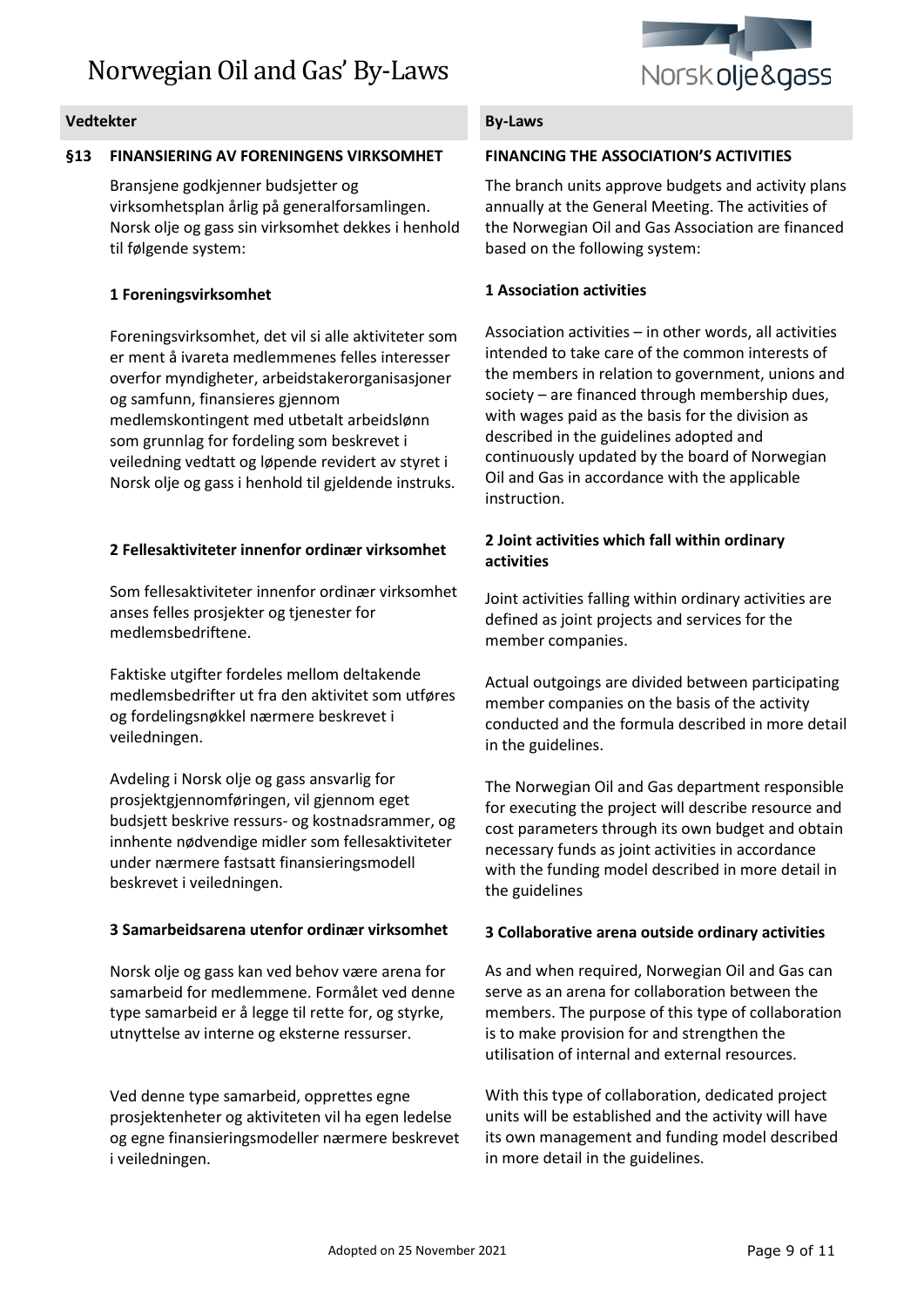

### **Vedtekter By-Laws**

### **§14 ARBEIDSSPRÅK**

Norsk olje og gass sitt offisielle arbeidsspråk er norsk. All informasjon og dokumentasjon skal, når det finnes hensiktsmessig, også gjøres tilgjengelig på engelsk.

### **§15 OPPHØR AV MEDLEMSKAP**

Ingen bedrift kan tre ut av Norsk olje og gass før den har vært medlem i 2 år. Utmeldelse må skje skriftlig og med 6 måneders varsel.

Hvis utmeldelse fra tariffbundet bedrift ikke er mottatt før den dag den gjeldende overenskomst utløper, kan bedriften først tre ut av Norsk olje og gass når den nye overenskomst er utløpt.

En medlemsbedrift opphører å være medlem hvis styret finner at den ikke lenger fyller betingelsene for medlemskap.

Medlem som ikke betaler skyldig kontingent, eller som på annen vesentlig måte handler i strid med disse vedtekter eller med beslutninger truffet i henhold til disse vedtekter, kan ekskluderes i samsvar med NHOs lover (vedtekter).

# **§16 VEDTEKTSENDRINGER**

Endring av vedtektene kan bare vedtas av hver bransje på generalforsamlingen. Styrets forslag til endringer sendes generalforsamlingens medlemmer sammen med innkallelsen.

Beslutning om vedtektsendring krever at:

- a) minst ½ av medlemmene av hver bransje avgir stemme.
- b) minst 2/3 av de avgitte stemmer er for vedtektsendringen.

### **WORKING LANGUAGE**

The official working language of the Norwegian Oil and Gas Association is Norwegian. All information and documentation shall, when expedient, also be made available in English.

### **TERMINATION OF MEMBERSHIP**

No company can withdraw from the Norwegian Oil and Gas Association before it has been a member for two years. Notice must be in writing and given six months prior to withdrawing.

If notice from a company bound by collective wage agreements has not been received before the date of expiry of the current collective wage agreement, the company can withdraw from the Norwegian Oil and Gas Association only after expiry of the new collective wage agreement.

A member company ceases to be a member if the Board finds that it no longer meets the requirements for membership.

A member who does not pay the membership fee, or who in any other significant manner acts in conflict with these By-Laws or with decisions made under these By-Laws, may be excluded in accordance with NHO's statutes (By-Laws).

### **AMENDMENT OF BY-LAWS**

Amendments of the By-Laws can only be made by decision of each branch unit at the General Meeting. The Board's recommended amendments shall be sent to the members of the General Meeting together with the notice of the meeting.

Resolutions to amend the By-Laws require that:

- a) at least one-half of the members of each branch unit vote.
- b) at least two-thirds of the votes cast, are in favor of the amendment.